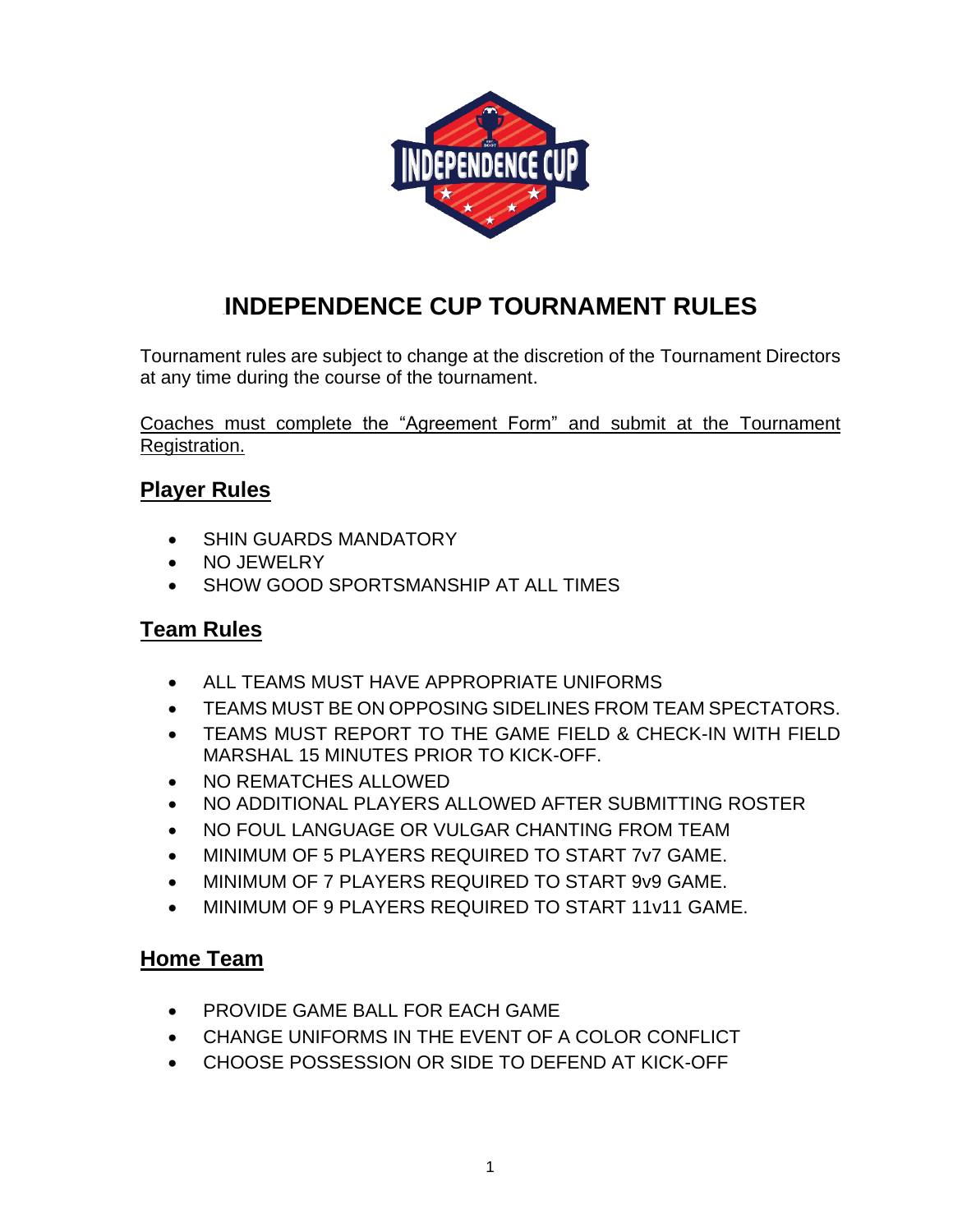# **Spectator Rules**

- NO FOUL LANGUAGE, OR VULGAR CHANTING FROM FANS
- NO SMOKING OR ALCOHOLIC BEVERAGES ON PREMISES

### **Scheduling**

Games cannot be rescheduled or changed once the tournament schedule has been released. **No exceptions!**

#### **1BEligibility**

All players must be born on or after January 1<sup>st</sup> in the year of the age group in which they are playing. Younger players are permitted to play "up" on older teams, but no player may play "down" on younger teams.

NO PLAYER MAY BE REGISTERED WITH MORE THAN ONE TEAM OR SWITCH FROM ONE TEAM IN THE SAME AGE GROUP TO ANOTHER DURING THE TOURNAMENT.

Year Season Ends - Birth Year = Age Group

2021 - 2022 Seasonal Year

| <b>Season</b>     | $2021 - 2022$ |
|-------------------|---------------|
| <b>Birth Year</b> |               |
| 2015              | U7            |
| 2014              | U8            |
| 2013              | U9            |
| 2012              | U10           |
| 2011              | U11           |
| 2010              | U12           |
| 2009              | U13           |
| 2008              | U14           |
| 2007              | U15           |

# **Game Length**

A five-minute grace period will be allowed for the required minimum number of players and an adult supervisor (coach). Any team not on the field ready to play by the time the grace period expires will be given a forfeit for the match.

- Time kept on the field by referee (running time).
- All games will consist of 40 minutes running time. (U7-U9 may have a scheduled water break during the match)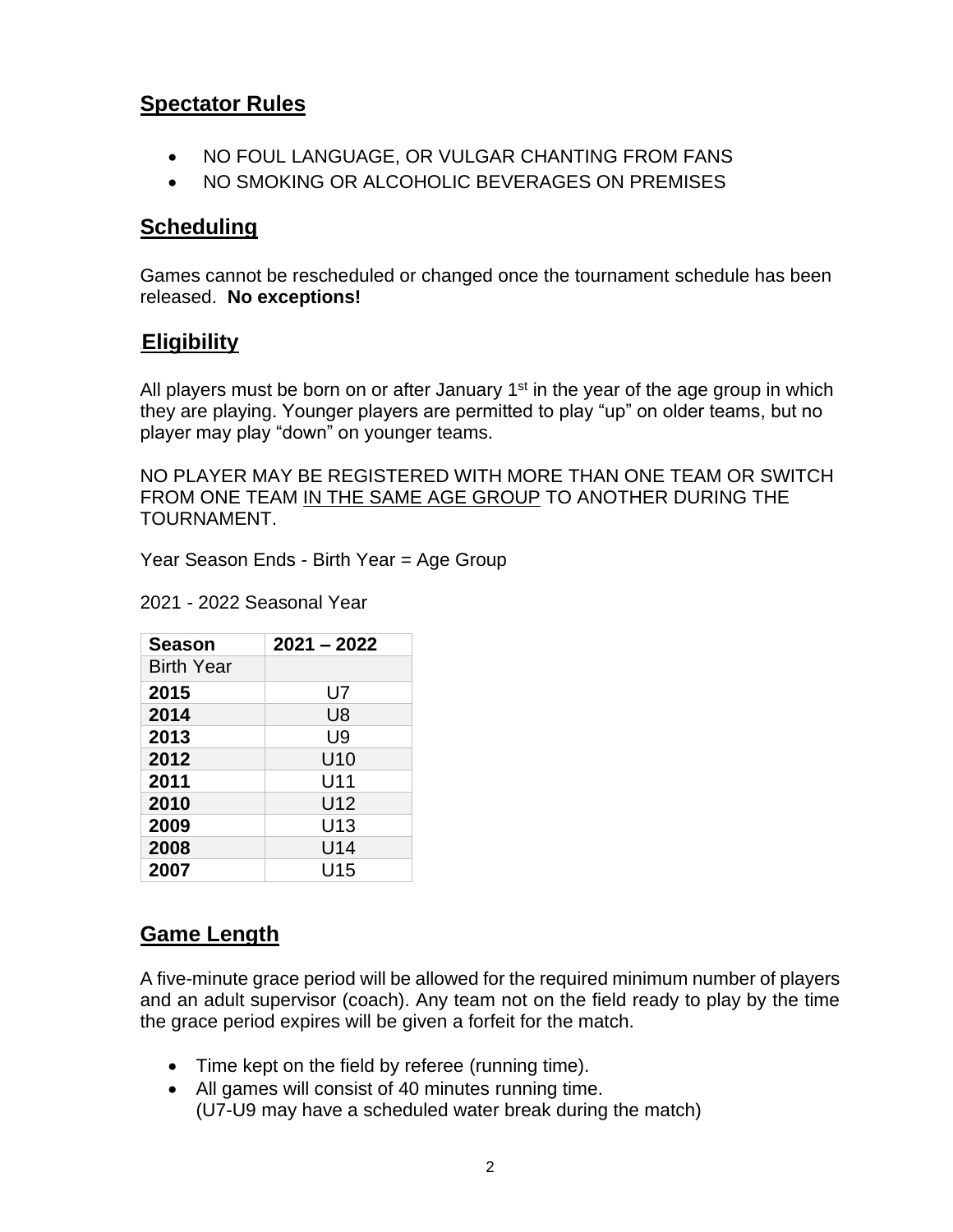- No stoppage of time except for serious injury or at referee's discretion
- **Games start promptly according to tournament schedule. Have your team by the field 15 minutes prior to kickoff – report to Field Marshal.**

### **Number of Games**

• Teams in every division will play a minimum of three (3) 40-minute games.

# **Point System**

Teams are awarded: 3 points for a win, 1 point for a tie, 0 points for a loss.

The team with the most points in a single division or group will win the division or group. In the event of a tie the following tiebreaker system shall apply to determine the standings:

#### **Tiebreakers:**

- **Head-to-Head Competition** (This criterion is not used if more than two teams are tied)
- **Most Wins**
- **Goal Differential:** (maximum differential of 5 goals per game will account for this difference). All game scores are recorded with a maximum 5 goal differential.
- **Goals Against**
- **Goals For**
- **Most Shutouts**
- **Coin Flip**

If a team **forfeits** a game, the opposing team will be awarded with a win (+3 pts), one goal scored, and zero goals against. The forfeiting team will be given a 0-3 loss and (-3) pts.

# **Championship Game**

- Championship games will be decided by penalty kicks if the score remains tied at the end of regulation.
- Penalty Kicks: FIFA Rules apply.

# **Team Roster**

- A completed online roster is due 1 week prior to the tournament.
- Rosters are not considered complete if players do not fill out a waiver form, have proof of birth and have a medical form.
- Coaches may not add, cross out, or substitute players once the online roster has been submitted.
- Players cannot play for another team in the age division.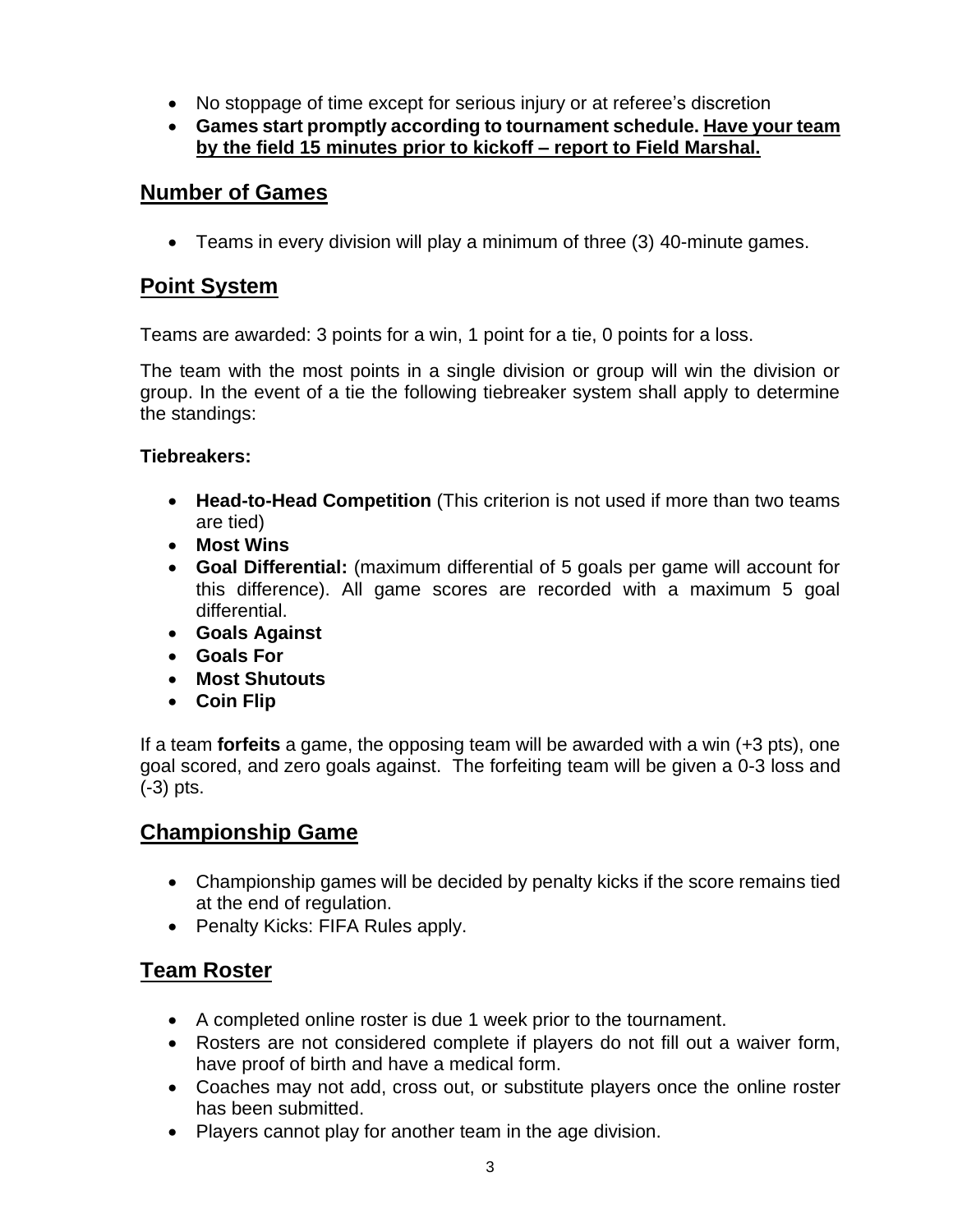• Player identification, proof of birth and the online waiver form needs to be available during team registration or participant(s) may not play.

# **Game Day Roster**

- Each team is allowed 16 players on the roster.
- Team consists of 6 field players and a goalkeeper or 8 field players and GK.
- A minimum of 5 players is needed to field a team 7v7. Min. of 7 players for 9v9.
- Less than 5 or 7 players results in an automatic team forfeit.

# **Team Sideline & Substitutions**

Team Sideline:

- Teams must be on opposing sidelines from spectators.
- Only **two** adults are permitted to coach from the team sideline.
- All other adults must watch the game from the spectator area.
- Coaches and players may not cross over the designated team sideline area.
- All team bags must be placed neatly on the sideline.
- Coaches and players must leave their team sideline immediately after their game.
- Team personnel are responsible to clean up any garbage from their team.

Substitutions:

- Unlimited substitutions. Substitutions allowed on all stoppages with the referee's permission.
- Substituted players must first come off the field before a new player may enter.
- All substituting players and coaches must remain on team sideline during the game.
- Coaches may not enter the field at any time unless the referee permits.
- Goalkeepers who are substituted must wear a different colored team shirt.

# **Field Play**

- U7 U10 7v7 | U11 & U12 9v9 | U13 U15 11v11
- 40 minute games (2x 20-minute halves) 5 minute half-time.
- Size 4 Ball for U7 U12/ Size 5 Ball for U13-15
- Offside: Offside in effect
- Substitutions see above.
- Direct and Indirect FIFA rules apply.
- Penalty Kicks FIFA rules apply.
- Corner Kicks FIFA rules apply.
- Goal Kicks FIFA rules apply.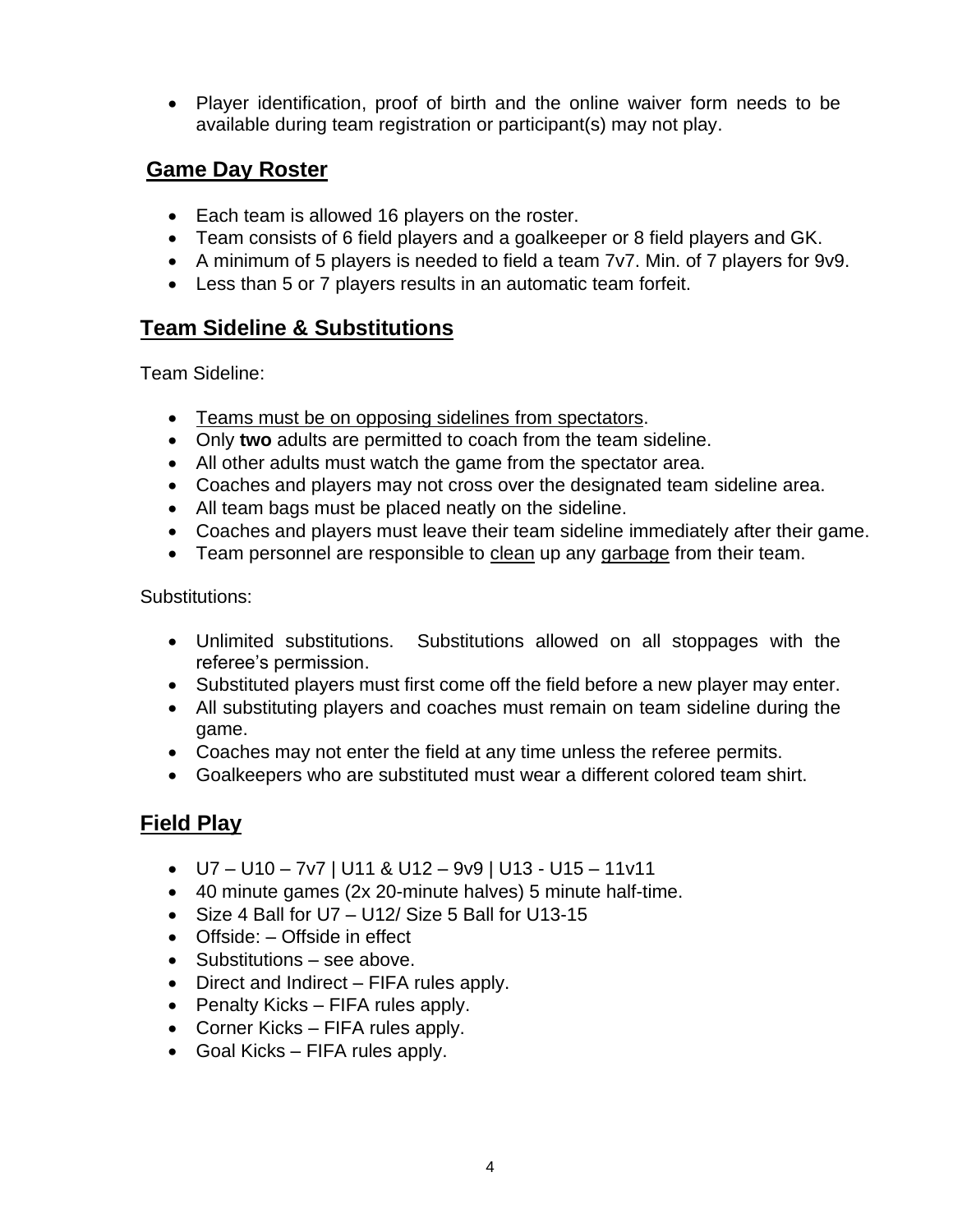# **Tournament Format**

The tournament format will vary based on the number of teams in each division. All teams are guaranteed 3 games, some teams that make a final will play 4 games.

*This is just an example: Subject to change based off divisions, field space, etc.* 

- **4 Team Division** = Round Robin Play, no playoffs. Winners determined by total points.
- **5 Team Division** = 2 Group Play Games after which each team is seeded based on points. #1 Seed advances straight to Final, #2 & #3 play in Semi-Final, #4 & #5 play in a consolation.
- **6 Team Division** = 2 Brackets of 3 Teams. Each team plays 2 games in their bracket and 1 cross-over game. (A Bracket v B Bracket cross-over games are always placed under "Bracket A" on the schedule). Winner of each bracket meets in a Final.
- **8 Team Division** = 2 Brackets of 4 Teams. Each team plays 3 games within their bracket, winner of each bracket meets in a Final.

# **Awards & Trophies**

The first and second place teams in each division are awarded team trophies and medals.

# **Fouls & Penalties**

The following card system applies for fouls and penalties.

- Yellow Card = Caution
- Two Yellow Cards = Red Card
- Red Card = Player Ejection from Game

#### **If a player is ejected from a game, the player will be suspended for a minimum of 1 additional game(s) depending on the severity of the incident.**

#### **U.S. Club Soccer player safety campaign:**

Consistent with the U.S. Soccer mandates on heading the ball, heading is banned for all division players U-11 and younger.

An indirect free kick will be awarded to the opposing team if a player U11 or younger, deliberately touches the ball with his/her head during a game.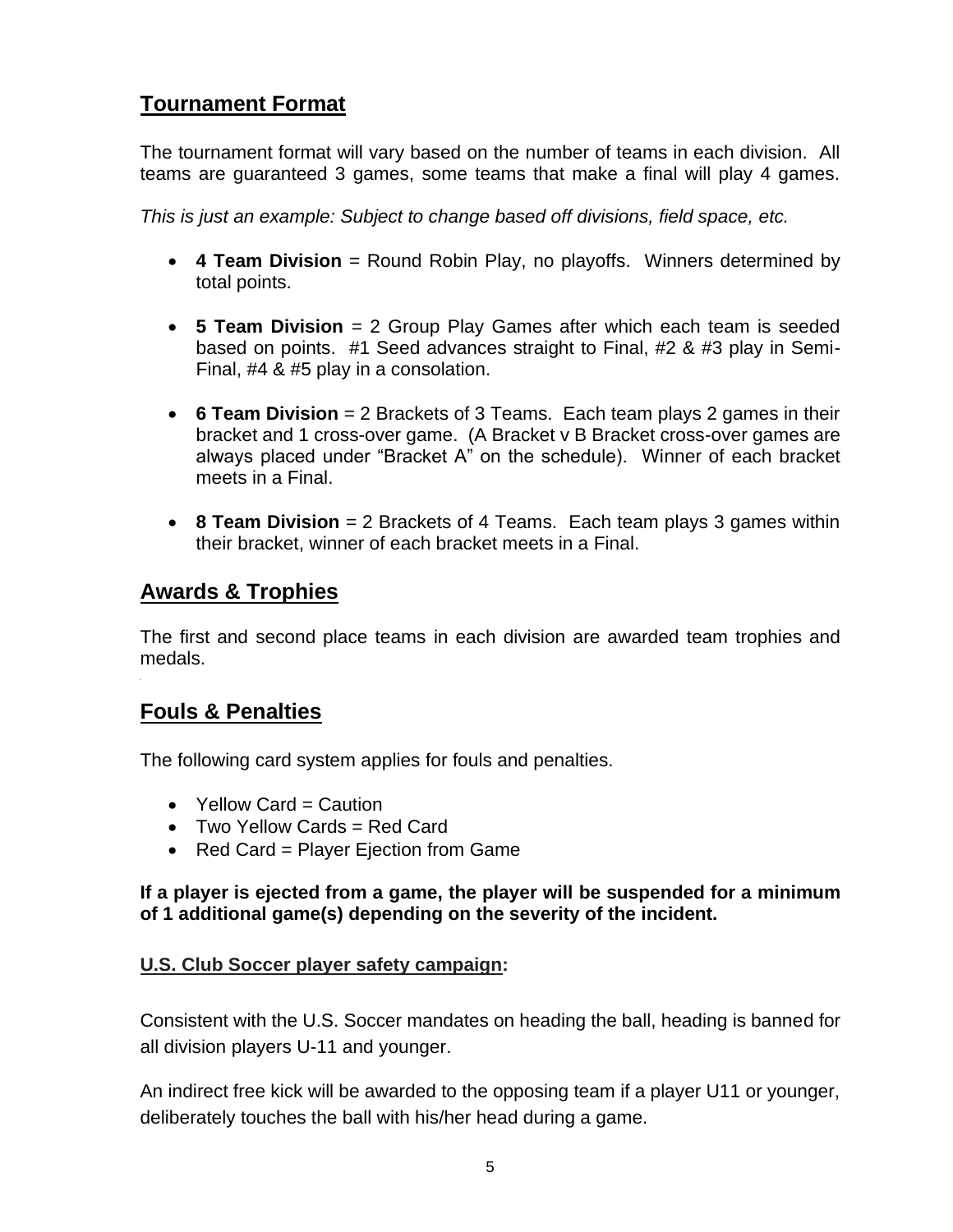The indirect free kick is to be taken from the place where the player touched the ball with his/her head.

An indirect free kick awarded to the attacking team inside the opposing team's penalty area, must be taken on the penalty area line parallel to the goal line at the point nearest to where the player touched the ball with his/her head.

Neither cautions nor send offs shall be issued for persistent infringement or denying an obvious goal scoring opportunity related to the heading infraction.

Referees will be enforcing these restrictions by age group according to the specified rules. Referees will not be assessing the age of individual players on the field; they will enforce the rules for the age group.

#### **Inclement Weather**

In the event of inclement weather, the Tournament Committee will have the authority to change games as follows:

- Reschedule any game(s)
- Change the duration of any game(s)
- Cancel any preliminary game(s)

In cases of severe weather conditions before play, the Tournament Committee may reduce the length of the game. Should a game in progress be stopped due to weather conditions and cannot be continued, the score at the time of the stoppage will stand.

# **Sportsmanship**

Players, coaches, and spectators are expected to act in the nature of good sportsmanship at all times. Verbal or other abuse of referees or tournament officials will not be tolerated. Any indication of such behavior by a coach or parent will result in immediate removal from the Tournament site. **We are all here to play soccer and have fun!**

#### **Referees**

The referees will have sole jurisdiction over the conduct of the game. It is the responsibility of the coach from each team to sign the referee's scorecard after each game is completed.

• If a referee terminates a game for any reason, the score at the time of the termination will stand.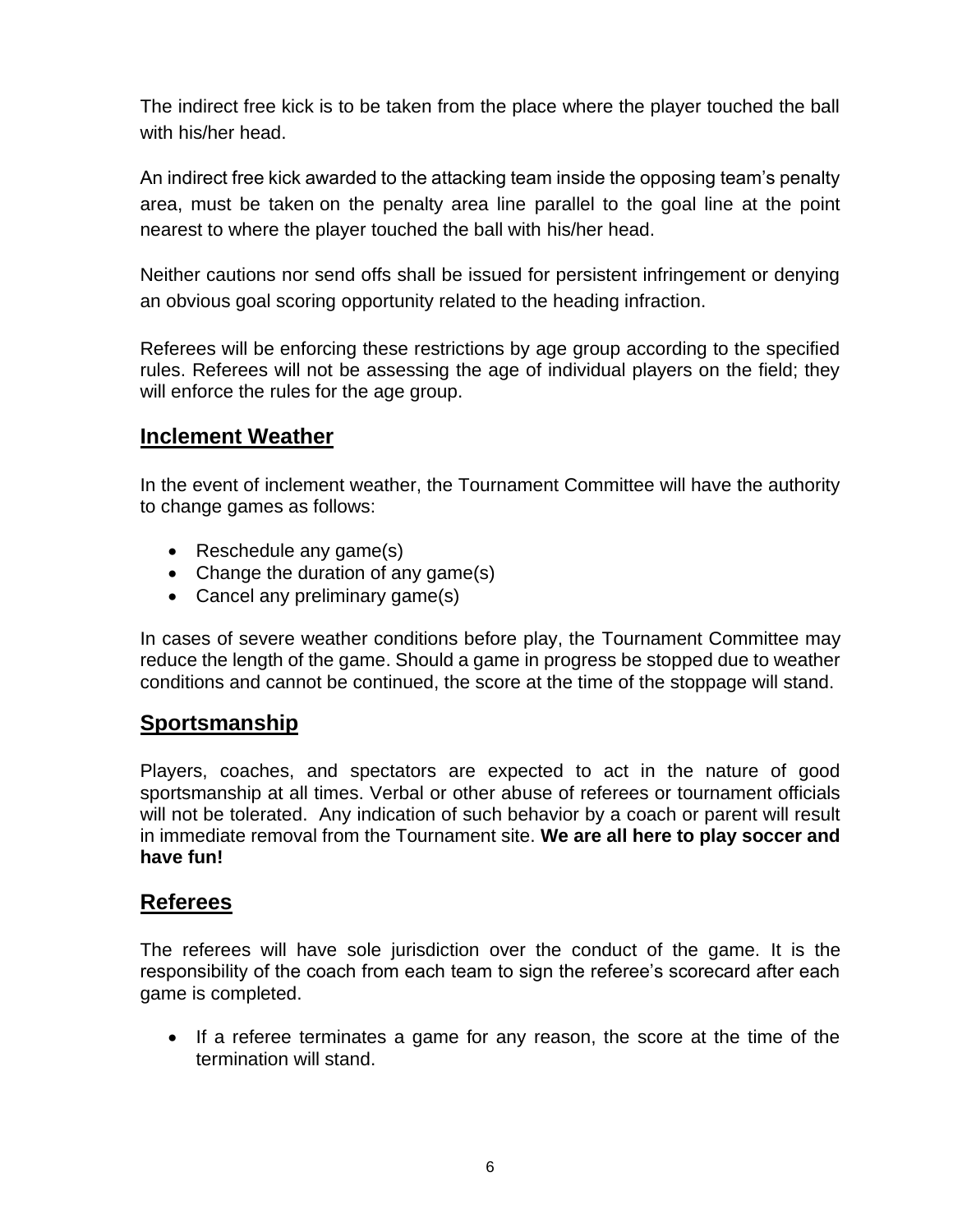# **Protests**

- All decisions made by the Tournament Committee will be final.
- **NO PROTESTS** will be considered or allowed.
- If the Tournament Rules appear to be violated, the matter may be brought to the attention of the Tournament Committee for the final resolution.

# **Dismissal from Tournament**

The result of a coach, parent, or team fan involved in any type of physical or verbal confrontation with other spectators, referees and/or league officials will automatically disqualify **their entire team** from the tournament.

# **Refund Policy**

There is a \$75 administrative fee included in the team entry fee. This fee is nonrefundable if ALL GAMES are canceled due to severe weather or facility closure. In all other instances the full tournament fee is non-refundable.

**Any questions regarding the rules of the tournament should be directed to a Tournament Director before the game.**

**The Tournament Committee reserves the right to decide on all matters pertaining to the tournament.**